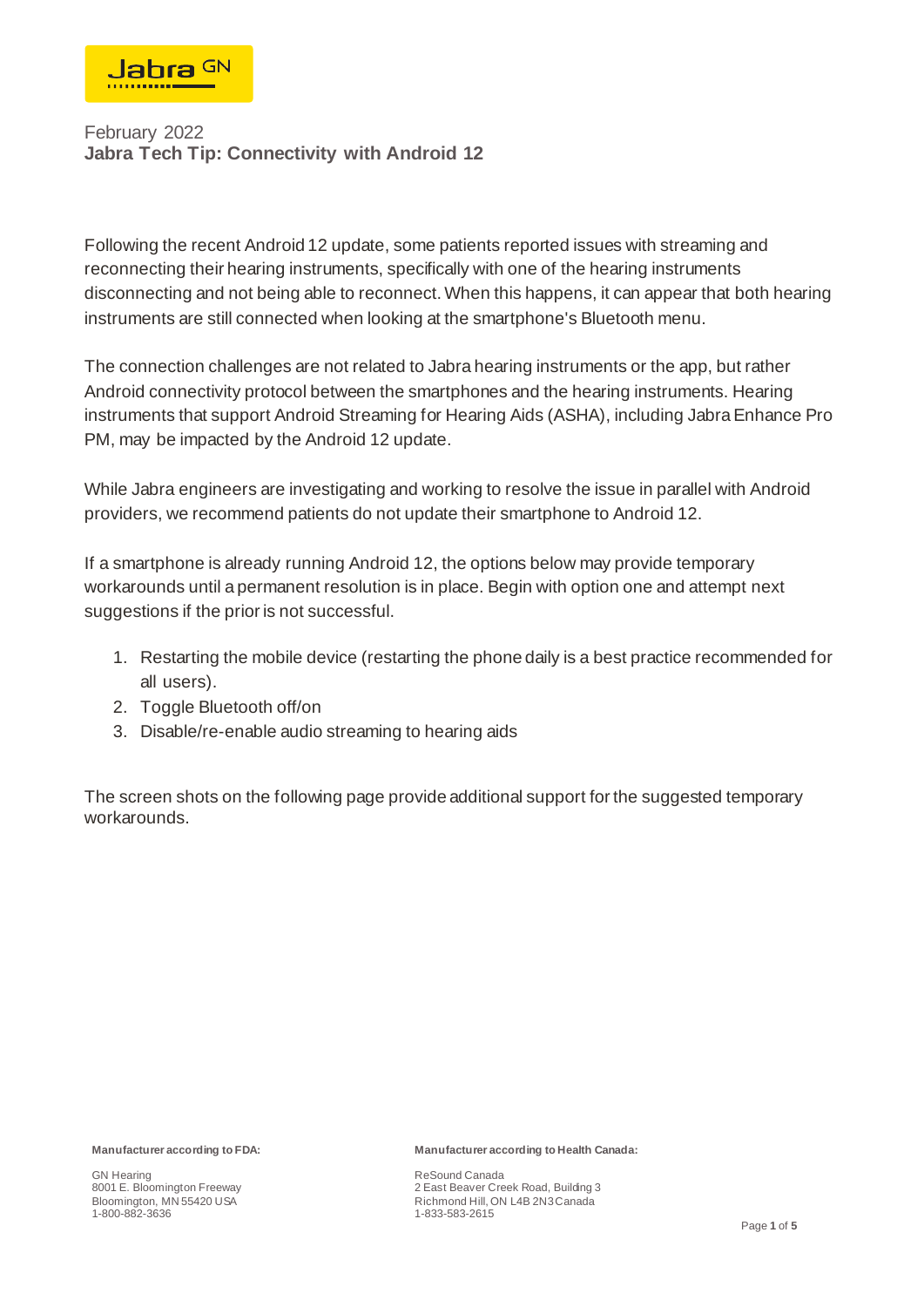

## **Samsung**

### **Restarting Mobile Device**

Press and hold power and volume down buttons Select Restart





## **Toggle Bluetooth off and on**

| and tap Bluetooth                                                         |         |                         |       |
|---------------------------------------------------------------------------|---------|-------------------------|-------|
| 5:01                                                                      |         | <b>8 图 字 □ .4 68% @</b> |       |
| Sun, Feb 13                                                               |         |                         |       |
| $\bullet$                                                                 |         | Г.                      |       |
| Device control                                                            |         | Media output            |       |
| <b>₫</b> Wi-Fi Calling<br>Tap here to confirm or update emergency locati. |         |                         |       |
| C: Smart 3D 500 PM<br>Hearing aids connected                              |         |                         |       |
|                                                                           |         | Notification settings   | Clear |
|                                                                           | Verizon |                         |       |
| Ш                                                                         |         | L                       |       |









**Manufacturer according to FDA:**

GN Hearing 8001 E. Bloomington Freeway Bloomington, MN 55420 USA 1-800-882-3636

#### **Manufacturer according to Health Canada:**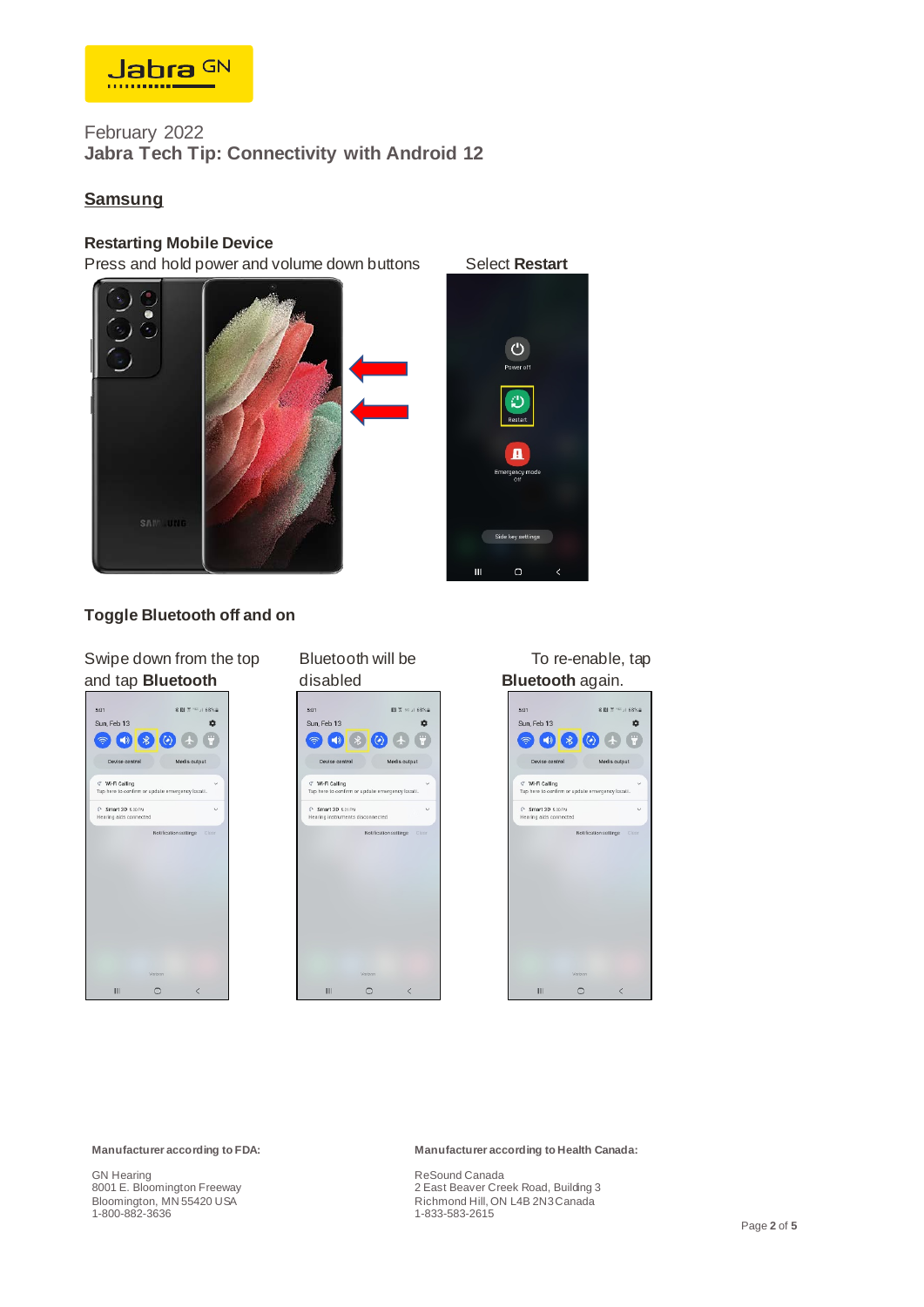

## **Samsung**

## **Disable and re-enable audio streaming**





Text should change from blue to gray To reconnect, tap on the hearing aid ribbon and may indicate connection has ended and text should change back from gray to blue.



**Manufacturer according to FDA:**

GN Hearing 8001 E. Bloomington Freeway Bloomington, MN 55420 USA 1-800-882-3636

#### **Manufacturer according to Health Canada:**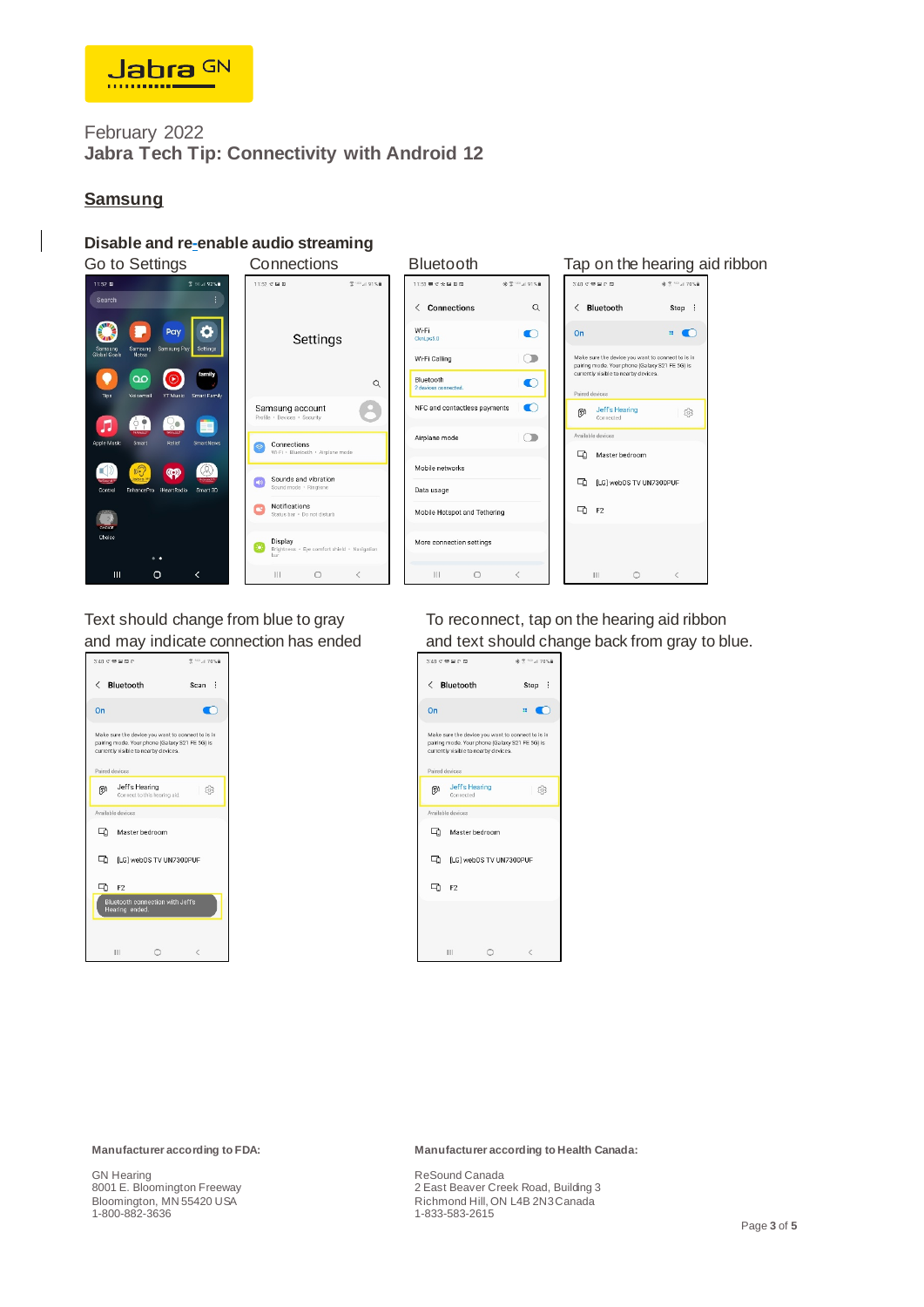

## **Google Pixel**

### **Restarting Mobile Device**

#### Press and hold the power button Select **Restart**





## **Toggle Bluetooth off and on**

Swipe down from the top Bluetooth will be To re-enable, tap







**Manufacturer according to FDA:**

GN Hearing 8001 E. Bloomington Freeway Bloomington, MN 55420 USA 1-800-882-3636

#### **Manufacturer according to Health Canada:**